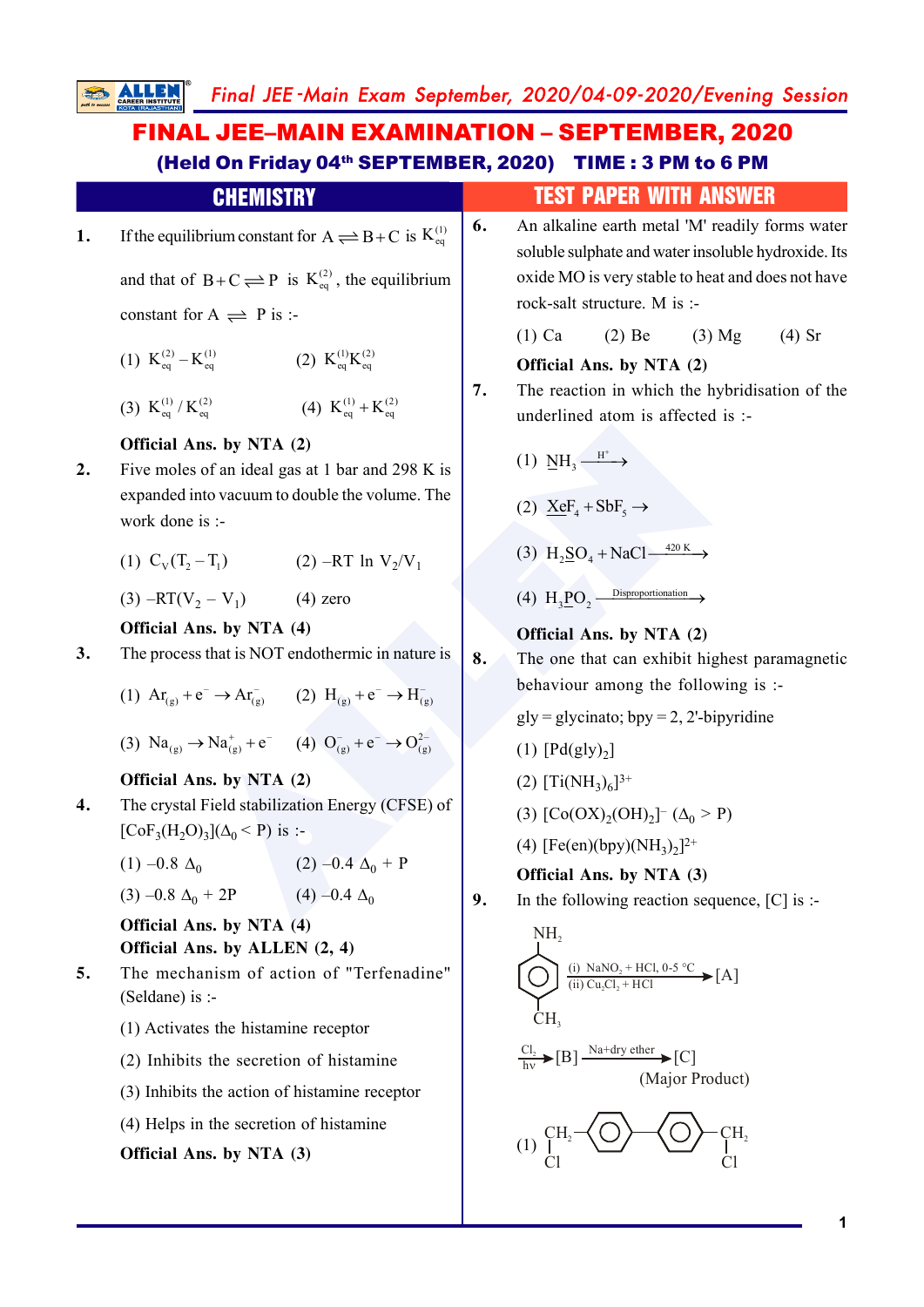# Final JEE -Main Exam September, 2020/04-09-2020/Evening Session





### **Official Ans. by NTA (3)**

- **10.** A sample of red ink (a colloidal suspension) is prepared by mixing eosin dye, egg white, HCHO and water. The component which ensures stability of the ink sample is :-
	- (1) HCHO (2) Eosin dye
	- (3) Egg white (4) Water

### **Official Ans. by NTA (3)**

- **11.** The processes of calcination and roasting in metallurgical industries, respectively, can lead to :-
	- (1) Global warming and acid rain
	- (2) Photochemical smog and ozone layer depletion
	- (3) Global warming and photochemical smog
	- (4) Photochemical smog and global warming

### **Official Ans. by NTA (1)**

**12.** Which of the following compounds will form the precipitate with aq. AgNO<sub>3</sub> solution most readily ?

$$
(1) \bigwedge {}_{0} \bigwedge {}_{Br}
$$







### **Official Ans. by NTA (2)**

**13.** The molecule in which hybrid MOs involve only one d-orbital of the central atom is :-

> $(1)$  [Ni $(CN)_4$ ] 2–  $(2)$   $[CrF_6]$ <sup>3–</sup>

 $(3)$  BrF<sub>5</sub> (4) XeF 4

### **Official Ans. by NTA (1)**

**14.** Among the following compounds, which one has the shortest C—Cl bond ?



### **Official Ans. by NTA (3)**

**15.** The major product [R] in the following sequence of reactions is :-

$$
HC=CH \xrightarrow{\text{(i) } L\text{i}NH_2\text{ether}} [P]
$$
\n
$$
\xrightarrow{\text{(ii) } H_3C} CH - Br
$$
\n
$$
\xrightarrow{\text{(CH}_3)_2CH}
$$

(i) 
$$
\underset{\text{(ii) } \text{NaBH}_4}{\text{HgSO}_4 \times \text{H}_2\text{SO}_4} \rightarrow [Q] \xrightarrow{\text{Conc.H}_2\text{SO}_4} \rightarrow [R]
$$

$$
\left(\begin{matrix} & & & H_{3}C \\ 10 & & & \\ & & & C = CH-CH_{3} \\ (CH_{3})_{2}CH & & & \\ \end{matrix}\right)_{H_{3}CCH} \times C=C(CH_{3})_{2}
$$

(3) H C<sup>2</sup> C–CH –CH 2 3 CH(CH )3 2 (4) H C<sup>3</sup> CH–CH=CH 2 (CH ) CH 3 2

**Official Ans. by NTA (2)**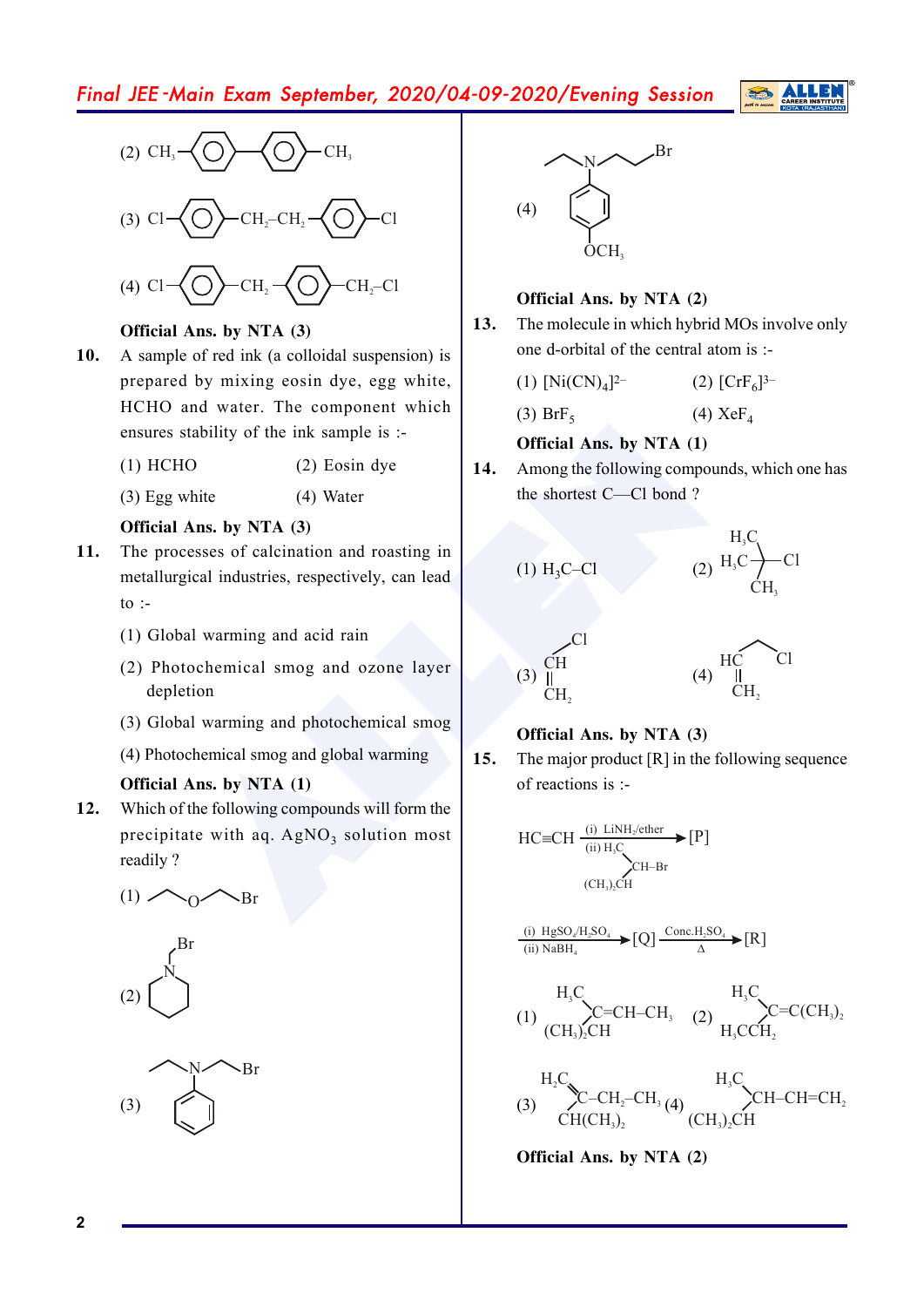# Final JEE -Main Exam September, 2020/04-09-2020/Evening Session

- **16.** The incorrect statement(s) among (a) (c) is (are) :-
	- (a) W(VI) is more stable than Cr(VI).
	- (b) in the presence of HCl, permanganate titrations provide satisfactory results.
	- (c) some lanthanoid oxides can be used as phosphors.
	- (1) (a) and (b) only (2) (a) only
	- (3) (b) and (c) only (4) (b) only

#### **Official Ans. by NTA (4)**

**17.** 250 mL of a waste solution obtained from the workshop of a goldsmith contains  $0.1 M AgNO<sub>3</sub>$ and 0.1 M AuCl. The solution was electrolyzed at 2 V by passing a current of 1 A for 15 minutes. The metal/metals electrodeposited will be :-

$$
\left(E_{A g^{+}/A g}^{0} = 0.80 V, E_{Au^{+}/Au}^{0} = 1.69 V\right)
$$

- (1) only silver
- (2) only gold
- (3) silver and gold in equal mass proportion
- (4) silver and gold in proportion to their atomic weights

#### **Official Ans. by NTA (4)**

**18.** The major product [B] in the following reactions  $is$  :-

$$
CH3CH3-CH2-CH-CH2-OCH2-CH3
$$
\n
$$
\frac{HI}{Heat} \triangleright [A] \text{ alcohol } \frac{H_3SO_4}{\Delta} \triangleright [B]
$$
\n
$$
CH3
$$
\n
$$
(1) CH3-CH2-C=CH2
$$
\n
$$
(2) CH3-CH2-CH=CH-CH3
$$
\n
$$
(3) CH2=CH2
$$
\n
$$
CH3
$$
\n
$$
(4) CH3-CH=C-H3
$$
\n**Official Ans. by NTA (4)**

**19.** The major product [C] of the following reaction sequence will be :-

is more stable than Cr(VI).  
\nresence of HCl, permanaganate titrations  
\nle satisfactory results.  
\nlanthanoid oxides can be used as  
\nhors.  
\n(d (b) only (2) (a) only  
\n(d (c) only (4) (b) only  
\n
$$
P(S) = \text{CII} - \text{CHO} \frac{(i) \text{ NaBH}_4}{(ii) \text{ SOCl}_3} \neq [A] \frac{[A]}{\text{Anly.}} \frac{[B]}{[C]}
$$
\n
$$
[C]
$$
\nAs. by NTA (4)  
\nof a waste solution obtained from the  
\nof a golds  
\n1 AuCl. The solution was electrolyzed  
\npassing a current of 1 A for 15 minutes.  
\n1/metals electrodeposited will be :-  
\n0.80V,  $E_{Au}^{0}$  (a) 1.69V  
\nB  
\n1/Wretals electrodeposited will be :-  
\n1/Wretals electrodeposited will be :-  
\n1/Wet  
\n1/Wet al. (3) 1.69V  
\n1/Wet  
\n1/Wet al. (4) 1.69V  
\n1/Wet al. (5) 1.74 Vet al. (6) 1.74 Vet al. (7) 1.74 Vet al. (8) 1.74 Vet al. (9) 1.74 Vet al. (10) 1.74 Vet al. (11) 1.74 Vet al. (12) 1.74 Vet al. (13) 1.74 Vet al. (15) 1.74 Vet al. (17) 1.74 Vet al. (19) 1.74 Vet al. (19) 1.74 Vet al. (19) 1.74 Vet al. (19) 1.74 Vet al. (19) 1.74 Vet al. (19) 1.74 Vet al. (19) 1.74 Vet al. (19) 1.74 Vet al. (10) 1.74 Vet al. (11) 1.74 Vet al. (19) 1.74 Vet al. (10) 1.74 Vet al. (11) 1.74 Vet al. (11) 1.74 Vet al. (12) 1.74 Vet al. (13) 1.74 Vet al. (15) 1.74 Vet al. (16) 1.74 Vet al. (17) 1.74 Vet al. (19) 1.74 Vet

#### **Official Ans. by NTA (3)**

 $\overline{D}$ 

**20.** The shortest wavelength of H atom is the Lyman series is  $\lambda_1$ . The longest wavelength in the Balmer series of He<sup>+</sup> is :-

(1) 
$$
\frac{5\lambda_1}{9}
$$
 (2)  $\frac{27\lambda_1}{5}$  (3)  $\frac{9\lambda_1}{5}$  (4)  $\frac{36\lambda_1}{5}$ 

**Official Ans. by NTA (3)**

**21.** A 100 mL solution was made by adding 1.43 g of  $\text{Na}_2\text{CO}_3$  :  $\text{xH}_2\text{O}$ . The normality of the solution is 0.1 N. The value of  $x$  is  $\overline{\phantom{a}}$ 

(The atomic mass of Na is 23g/mol) :-

#### **Official Ans. by NTA (10)**

**22.** The osmotic pressure of a solution of NaCl is 0.10 atm and that of a glucose solution is 0.20 atm. The osmotic pressure of a solution formed by mixing 1 L of the sodium chloride solution with 2 L of the glucose solution is  $x \times 10^{-3}$  atm. x is  $\qquad \therefore$ (nearest integer) :-

**Official Ans. by NTA (167)**